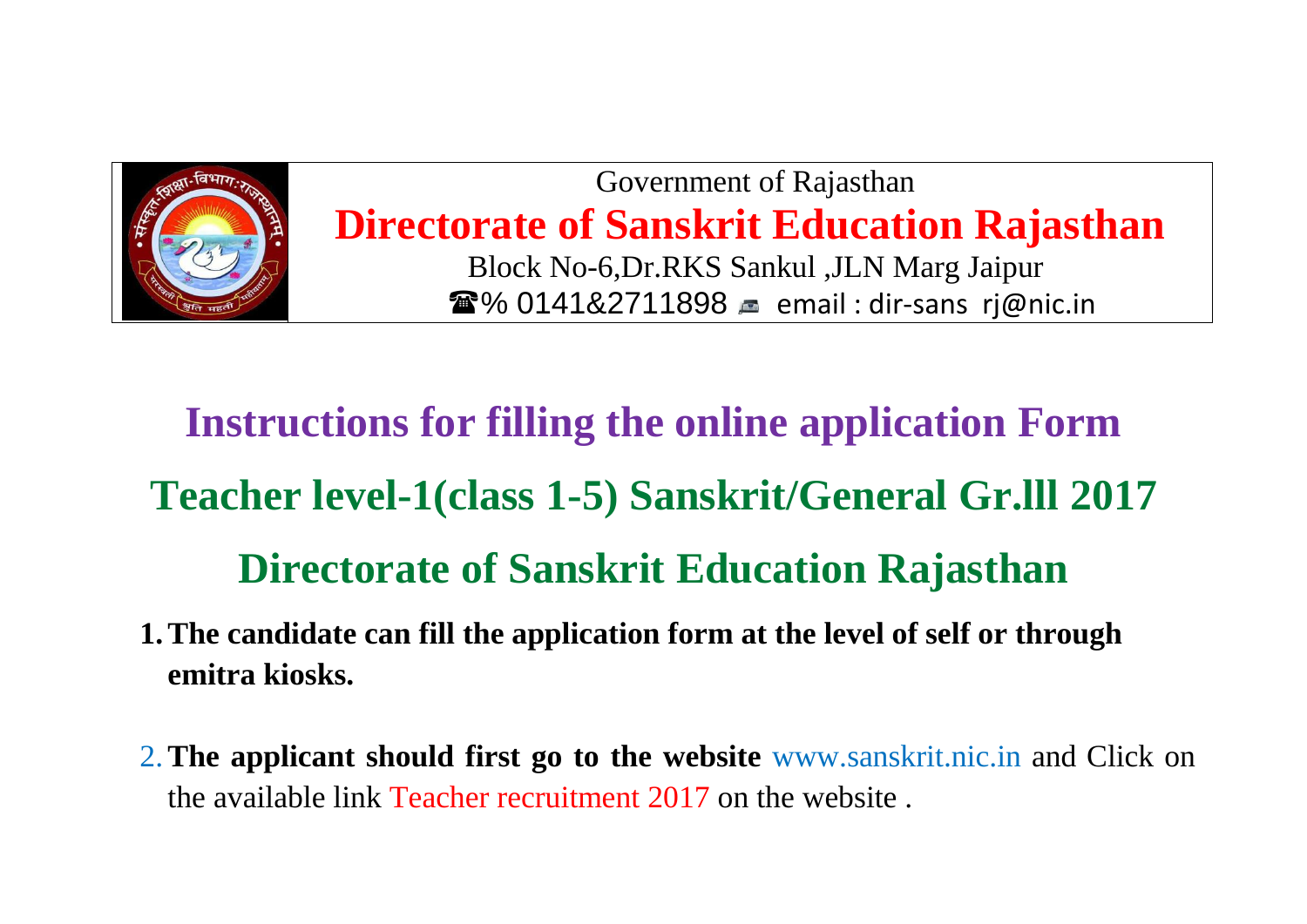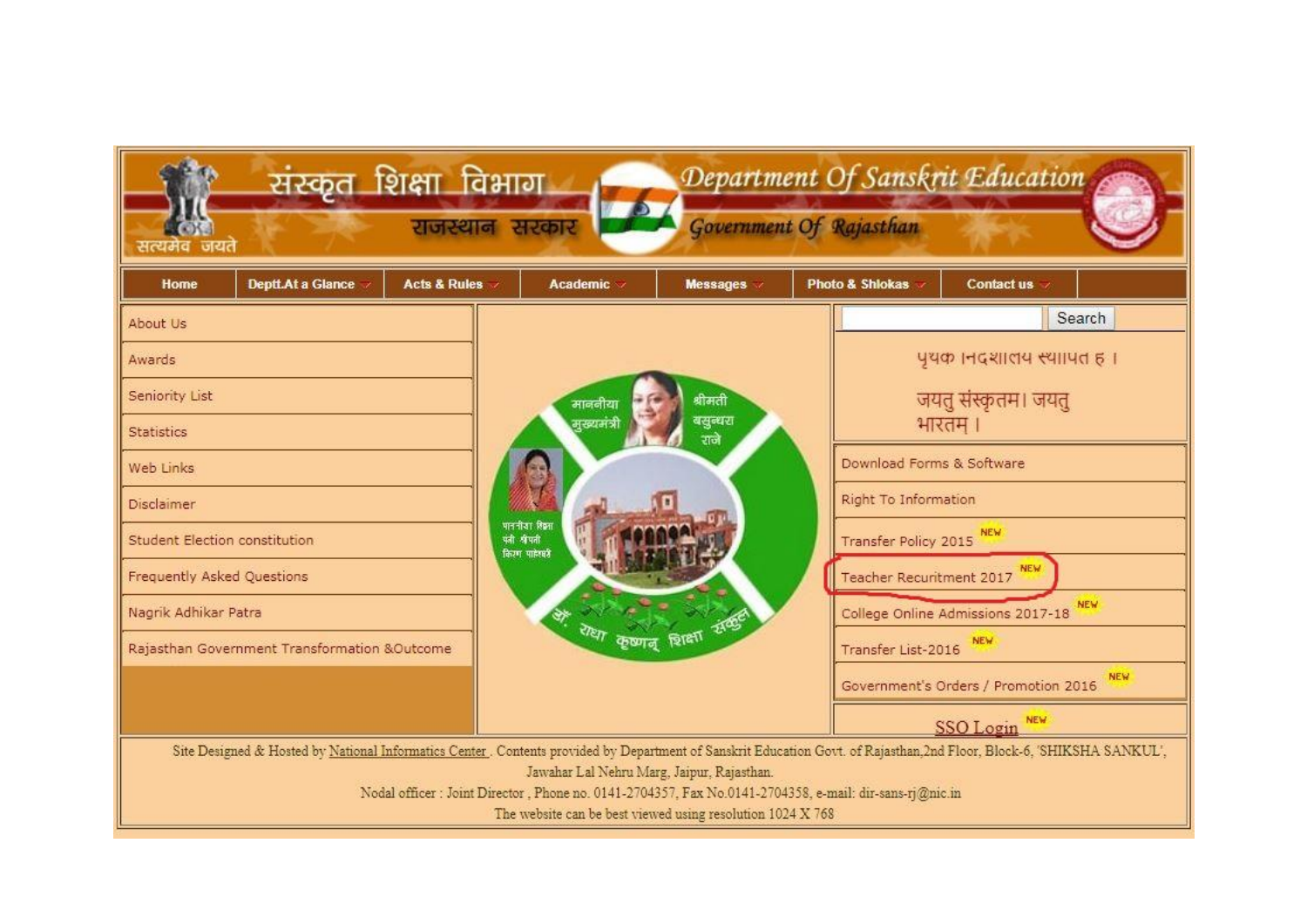3. Click on the available link on the website.click here for apply a

| 30-08-2017 Detailed advertisement Teacher Level- 1 (class I - V) SanskritGeneral (Gr.111) 2017 |
|------------------------------------------------------------------------------------------------|
| 30-08-2017 Advertisement Teacher Level- 1 (class I - V) SanskritGeneral (Gr.111) 2017          |
| 30-08-2017 Application Process Flow On Line Mode Important Instructions for candidates         |
| 14-09-2017 Click Here For Apply                                                                |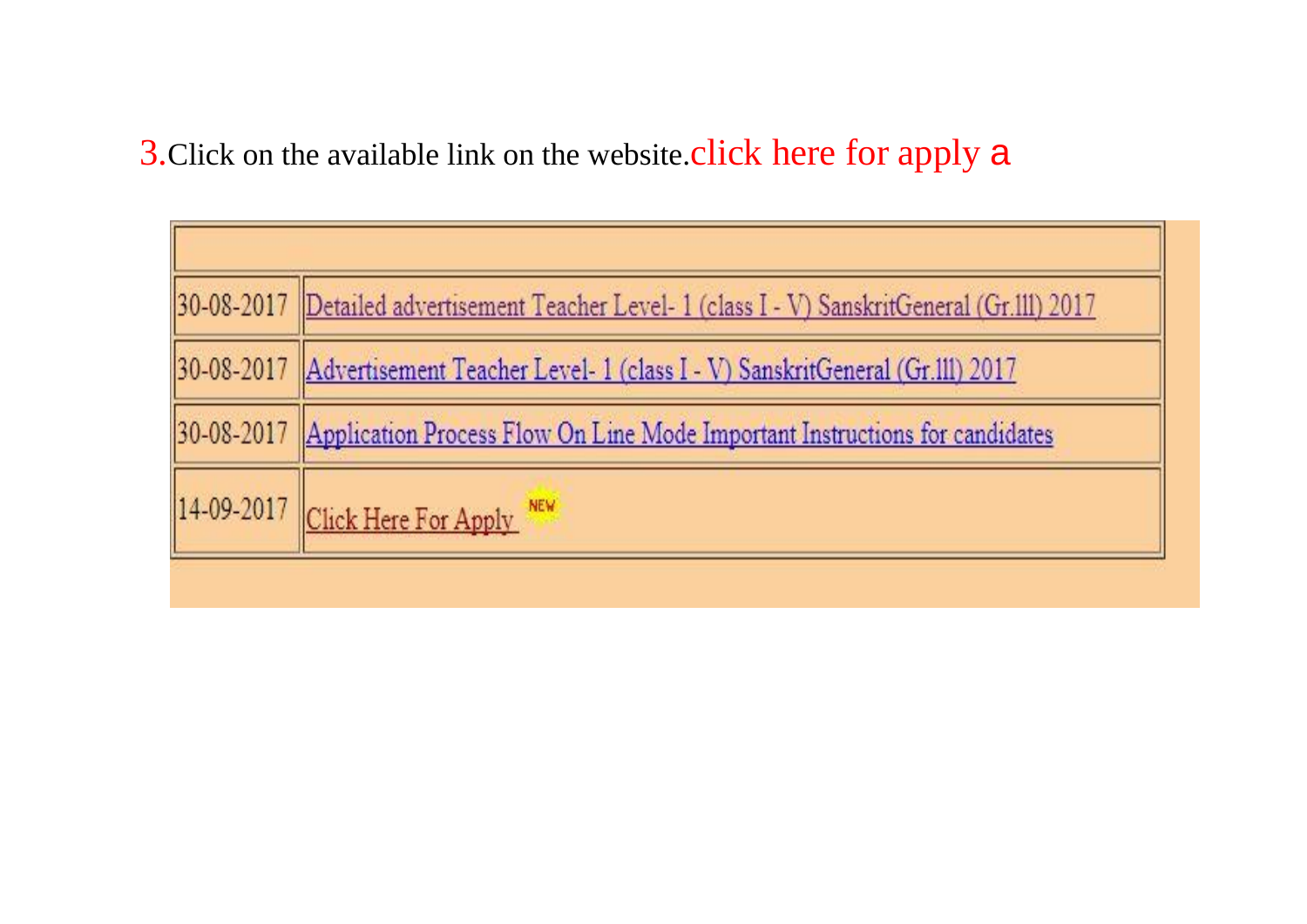- 4.Recruitment Application shall be available in Single Sign On (SSO) system of Government of Rajasthan
- 5.Candidates, who already possess their respective SSO login ID and Password, shall be able to login in SSO (URL:https//sso.rajasthan.gov.in/signin).
- 6.Candidates who do not have SSO login ID and Password shall have to register themselves on above mentioned URL. (Click on Register button to register yourself).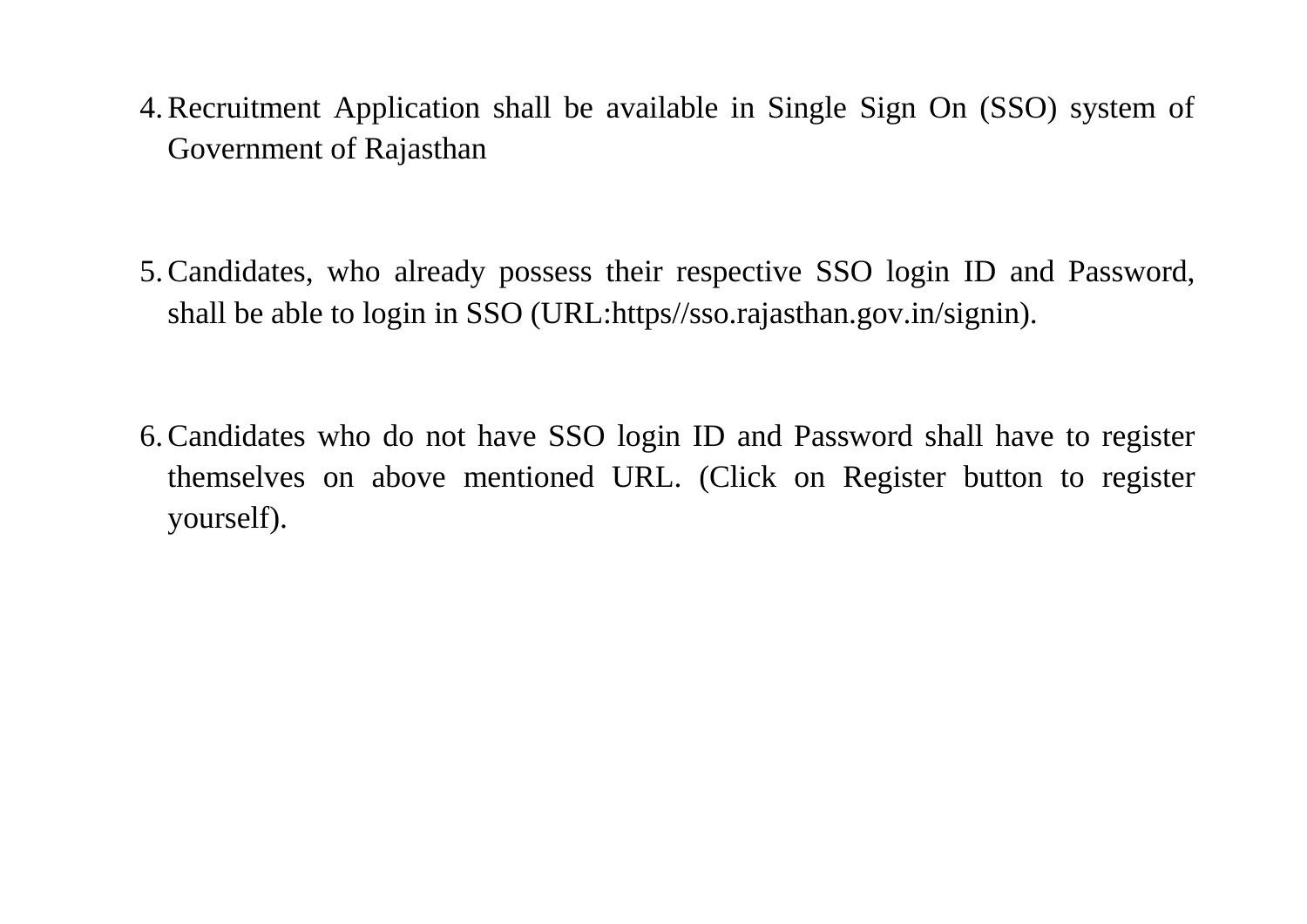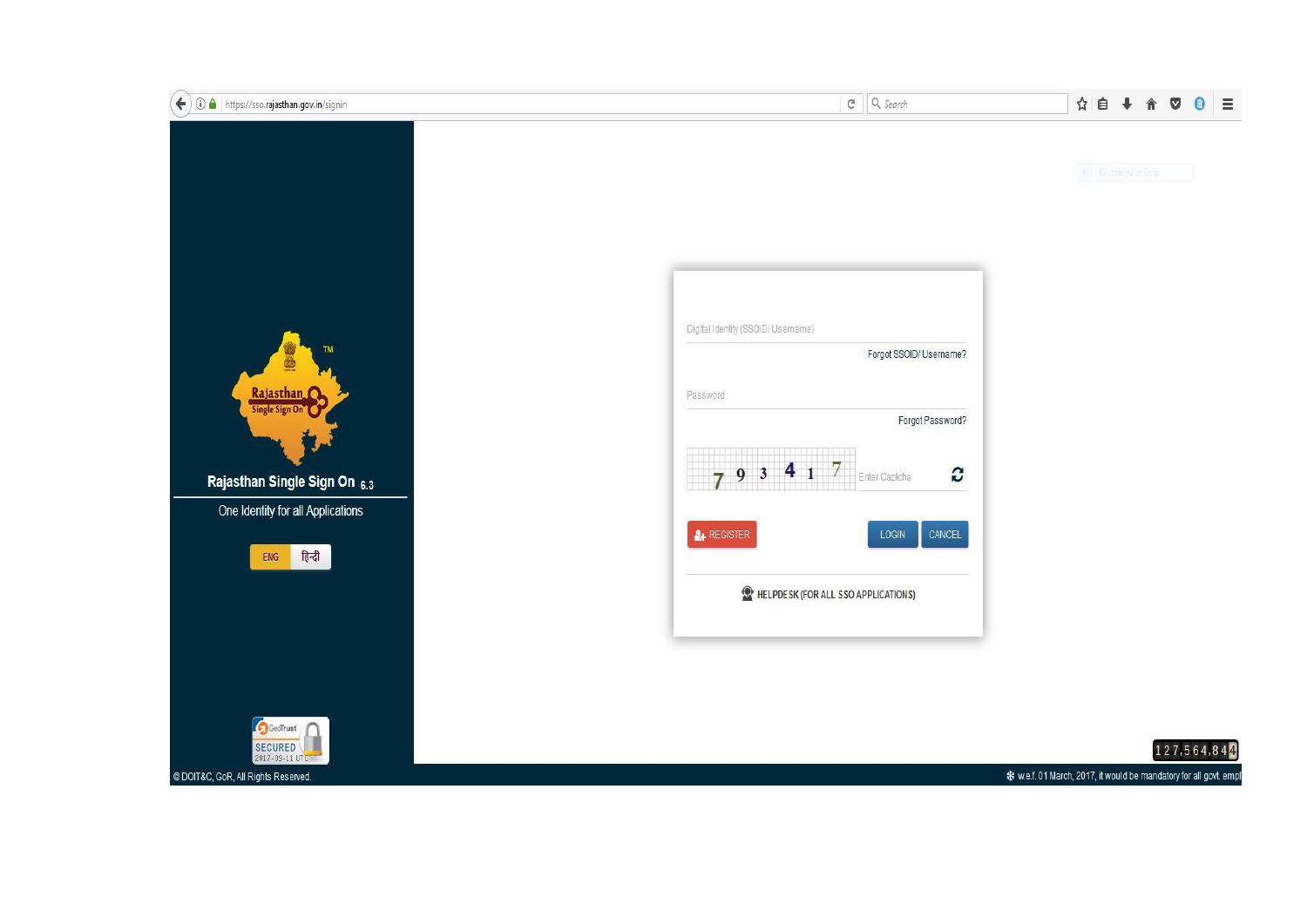## 7. Once candidate logins in SSO, they shall be able to see link with name "RecruitmentPortal"

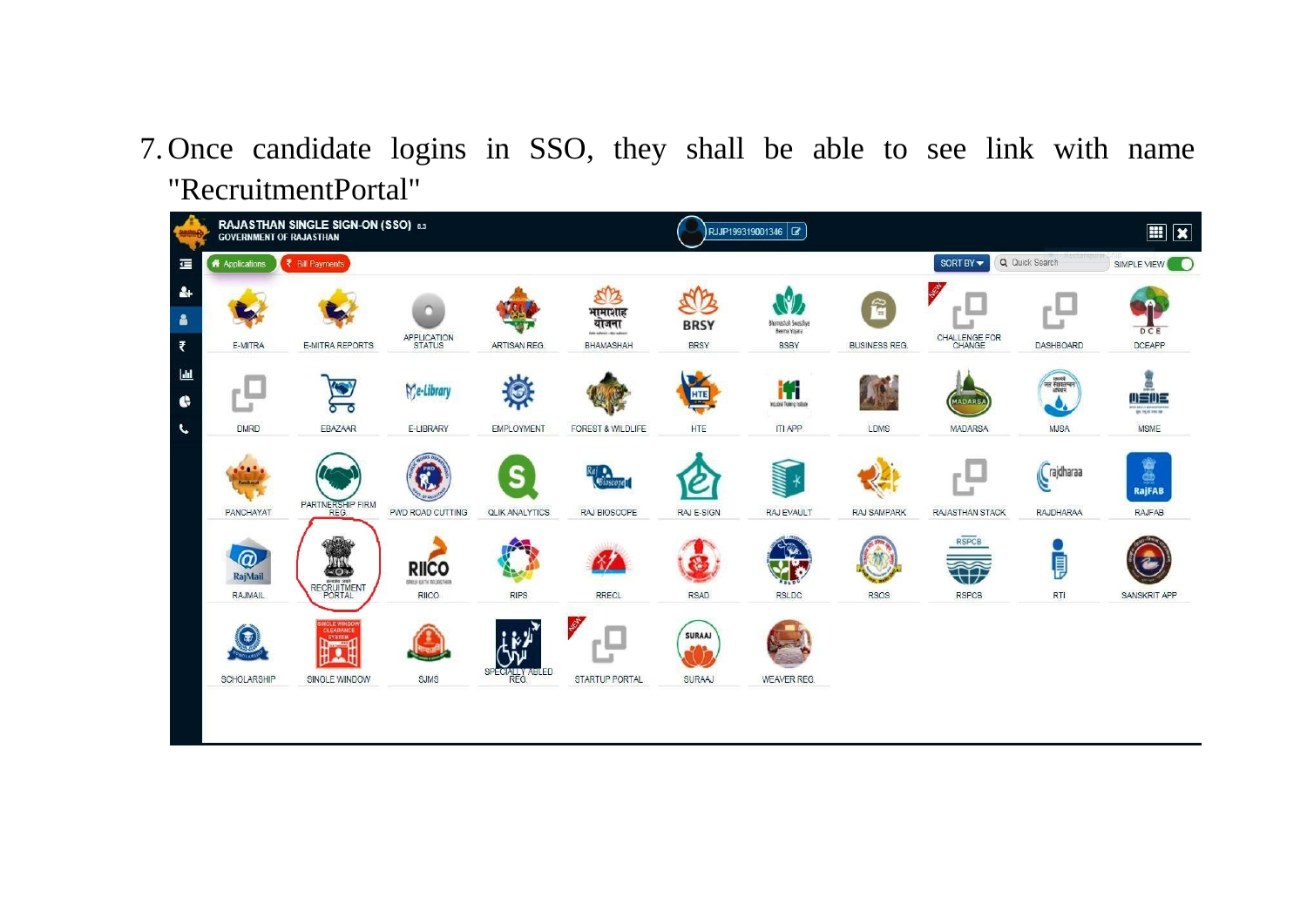- 8.Candidate shall be able to see respective recruitment under Ongoing Recruitment tab, from where he/she can apply for the post.
- 9. Candidate shall fill the complete application form as given and finally shall pay the required fee.
- 10.Application fee can be paid online (through net banking /debit card / credit card or emitra etc.)
- 11. This is to be noted that application shall only be completed only when candidate's unique application ID is generated after paying the fee.
- 12. Candidate are required to take print out of the application form, this is to be kept by candidate himself.